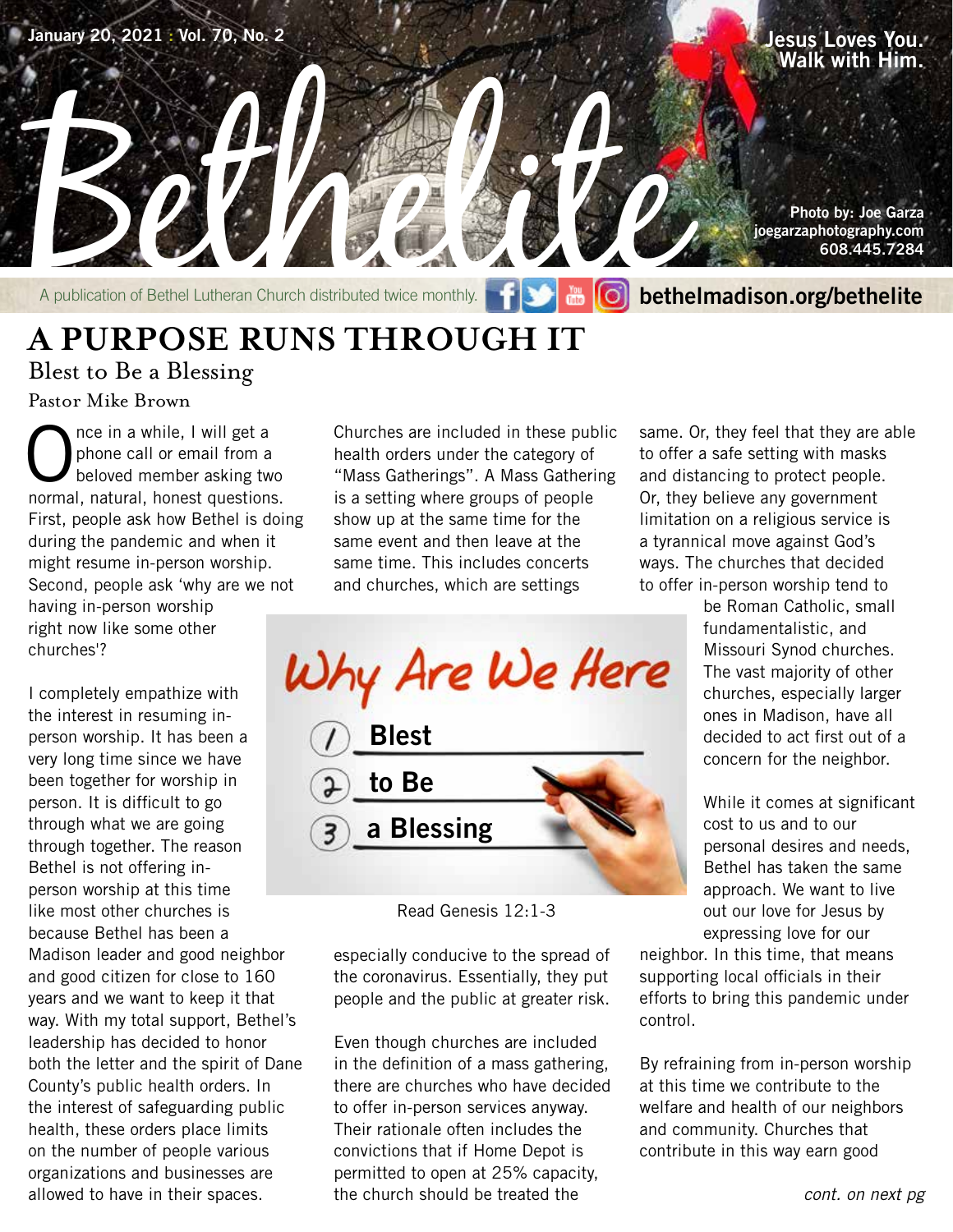### *cont from previous pg*

will among the population and earn a future opportunity to address the community with an invitation to worship. By holding-off on offering in-person worship at this time, we help protect the health and lives of others in our community and more importantly, the health and lives of members of Bethel. By holding-off on offering in-person worship, we demonstrate to our neighbors that we care about them. In this clear and dramatic demonstration of care for the other, Bethel cuts new paths for the advancement and growth of the church. Our abiding by the Dane County public health orders is for a purpose. That purpose is to be a blessing to the community and to build Jesus' church. We are blest to be a blessing.

"Now the LORD said to Abram, "Go from your country and your kindred and your father's house to the land that I will show you. 2 I will make of you a great nation, and I will bless you, and make your name great, so that you will be a blessing. 3 I will bless those who bless you, and the one who curses you I will curse; and in you all the families of the earth shall be blessed." (Genesis  $12:1-3$ )  $\bullet$ 

### **Upcoming Sermon Series:** The Way – The Book of Mark



Beginning with the first Sunday of Lent this year, Pastor Mike begins a new series of messages on the Gospel of Mark. 2021 is the year of Mark in the lectionary and throughout the year the entire gospel is the main focus for the gospel readings in liturgical churches across the world. Join us this Lent for a deep dive into the book of the Bible that was the very first written gospel.

**Feb 21:** Making an About Face **Feb 28:** Healing the Dark Side **Mar 7:** Avoiding Food Fights **March 14:** Hidden in Plain Sight **March 21:** Pushing the Envelope **March 28:** The Turning Point  $\bullet$ 

# **Lent Bible Study**

*Oh, the Things We See*



If you have ever had a group of people to "do life" with, then you know how important and powerful it can be. This year for the six weeks of Lent which begins February 17, Bethel encourages all members to become part of a Bethel-wide Small Group Bible Study. The Bible study, Oh, the Things

We See written by Pastor Mike, is focused on the Gospel of Mark and is full of fun and learning. If you are already part of a group, a women's circle, a men's group, or other, please let Pastor Mike know by email to pastormikebrown@bethel-madison.org. If you are not currently plugged into a group then please let Pastor Mike know. New groups are forming now and looking for members.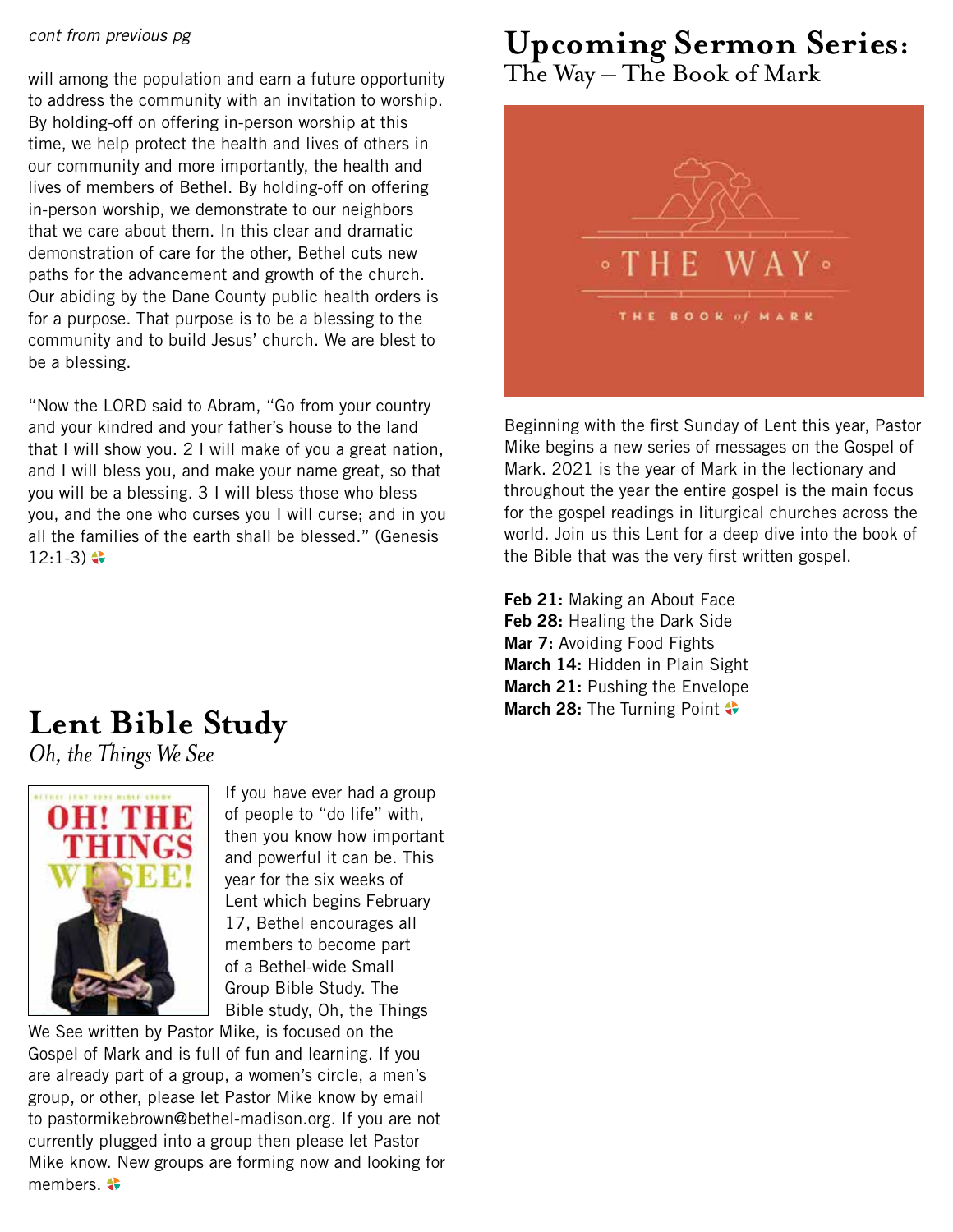# **Wow! That Was Fast**

Bethel Now a Reconciling in Christ Congregation



In the previous issue of the *Bethelite*, you read the good news of Bethel's new welcome statement. For your encouragement and convenience, it is included on the back page of each *Bethelite*. The church council approved and adopted this statement as a fact, a promise, and a vision. Close on the heals of the Bethel council approval, Reconciling Works also accepted and approved this powerful statement.

What this means is that Bethel will be placed in listings, message boards, and other resources to alert people looking for a church home that welcomes people who are LGBTQIA. This is Reconciling Works special mission. It is an organization that helps congregations widen their welcome to specifically include gays and lesbians. But, as you can see for yourself, Bethel's welcome embraces a wide range of people.

# **Congregational Meeting**

January 24 at Noon



Bethel's annual meeting will take place on Sunday, the fourth Sunday of January at 12:00. It will be an online Zoom meeting and will follow the agenda prescribed by Bethel's constitution. The main agenda items include election of officers, new council members, delegates, and adopting a budget for 2021. Votes will be taken within the meeting via Zoom polls. The meeting will be automatically recorded. Please join us for this event. Bethel annual meetings require 100 voting members in attendance to have a quorum. Copies of the annual report are available on the Bethel website and by email. Hard copies are also available for pickup at the church or can be mailed by request.

**Link to the meeting:** https://tinyurl.com/y3gu4sa9

**Webinar ID:** 873 5136 2772 **Passcode:** 713381

We can give thanks to the Reconciling in Christ Steering Team for over a year of beautiful hard work. Thank you Pam Shellberg, David Clack, Sue Rogers, Hank and Sharon Starke, Matt Coppens, Drae Lick, Bonnie Orvick, Jeanne Hrovat, and Tom Solheim. Their work has helped



widen the welcome at Bethel, offered healing to those unwelcomed in the past, and encouraged Bethel on a path of growth and innovation.

"Welcome one another, therefore, just as Christ has welcomed you, for the glory of God" – Romans 15:7.  $\bullet\bullet$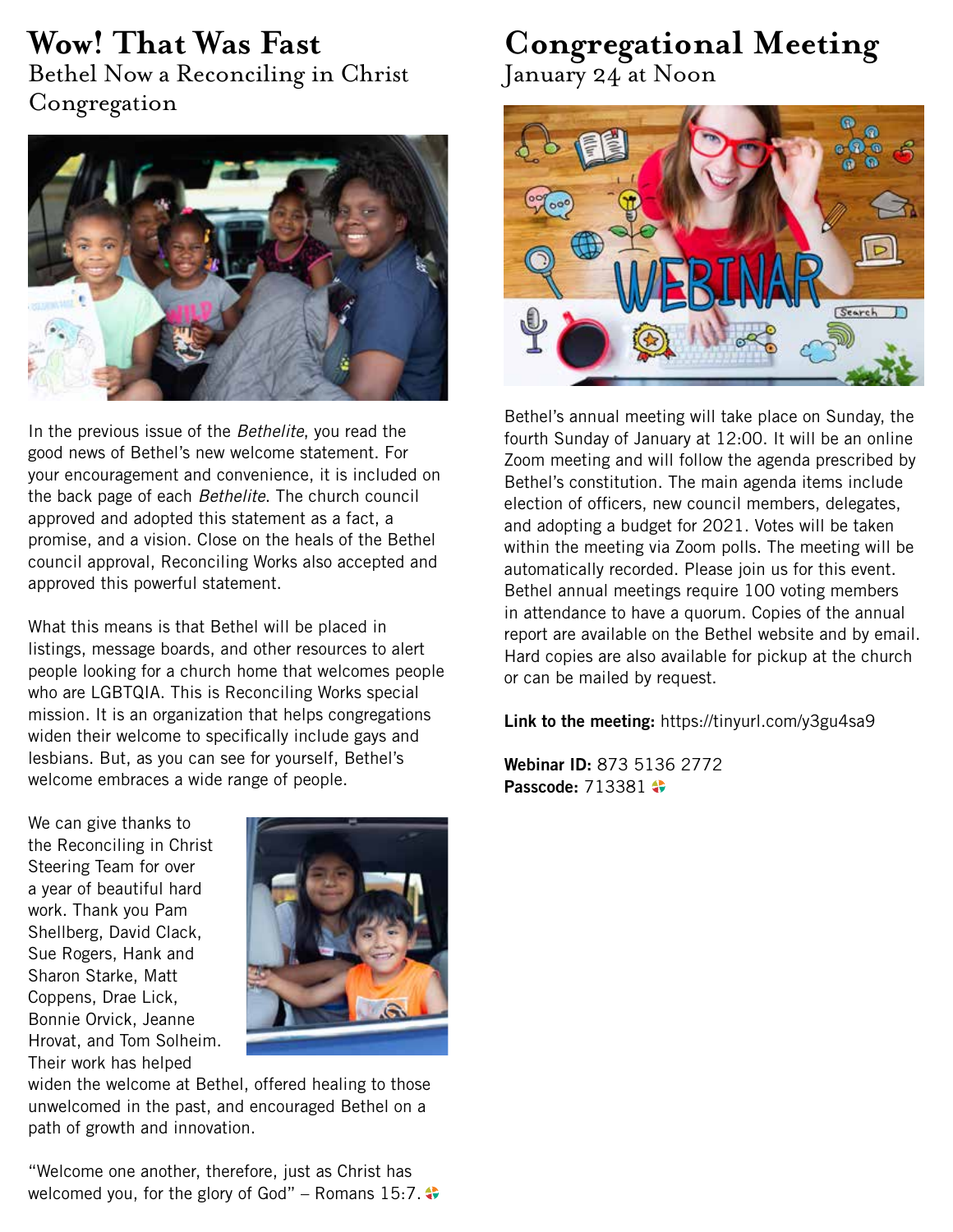## **ELCA Members in the 117th Congress**



With the final election results in Georgia resolved, the 117th Congress has begun. Members were sworn into office on Jan. 3, 2021. Check out some of the Lutheran legislators who will serve our country in this new Congress.

ELCA-affiliated members Sen. Joni Ernst, R-Iowa, and Sen. Jeff Merkley, D-Ore., won their bids for reelection in November. They will rejoin their other Lutheran incumbent colleagues in the Senate, including ELCA members Sen. Sherrod Brown, D-Ohio, and Sen. Martin Heinrich, D-N.M.

Four Lutheran members of the U.S. House of Representatives will be exiting at the start of the 117th Congress. Lutheran members Rep. Denny Heck, D-Wash., and Rep. John Shimkus, R-Ill., announced their retirements last year and did not seek reelection. ELCAaffiliated congressman Heck won his bid for lieutenant governor of Washington state. Other members–Rep. Collin Peterson, D-Minn., and Rep. Xochitl Torres Small, D-N.M.–lost their bids for reelection in 2020. We wish them all the best in their next endeavors and appreciate their dedication to public service.

ELCA members returning to the House include Rep. John Carter, R-Texas; Rep. Zoe Lofgren, D-Calif.; Rep. Ed Perlmutter, D-Colo.; Rep. Scott Peters, D-Calif.; Rep. Chellie Pingree, D-Maine; Rep. Lloyd Smucker, R-Pa.; and U.S. Delegate Stacey Plaskett, D-Virgin Islands. Other self-described Lutherans who will be returning are Rep. Kelly Armstrong, R-N.D.; Rep. Jack Bergman, R-Mich.; Rep. Angie Craig, D-Minn.; Rep. Ron Estes, R-Kan.; Rep. Tracey Mann, R-Kan.; Rep. Donald Norcross, D-N.J.; and Rep. David Trone, D-Md.

Please keep these and all members of Congress in prayer.

### **Director of Finance Position Filled** Welcome Danielle Moyer



Bethel has been blessed yet again! Yay, God!!! After a productive search by Baker Tilly, Bethel has offered the position of Director of Finance to Danielle Moyer.

Danielle is a Wisconsin CPA who worked ten

years at Wanger and Associates, a respected local nonprofit accounting firm. Responsible for a wide range of duties like audits, developing financial systems, policies, and day to day transactions for some clients, Danielle comes extremely well prepared for her Bethel duties. Danielle began work at Bethel on January19, working from home as often as is practical during the pandemic. All staff are encouraged to work from home when possible.

Danielle lives in Barneveld and is an active member of Barneveld Lutheran Church. Barneveld Lutheran is a partner and supporter of the Bethel Bike Ride in support of Bethel Horizons. She and many others at Barneveld Lutheran are regular and active participants in Bethel Horizons camps. Please welcome Danielle with a note card, phone call, or email to danielle@ bethel-madison.org.

## **Grief Support Group Forming**

Pastor Mike invites you to join him and John Hueschen, a Bethel Stephen Minister and licensed therapist and bereavement counselor to



a new group for those going through the grief process. Beginning on Wednesday, January 27 at 7pm and continuing on Wednesdays for four weeks until February 24, you will find comfort and hope as you walk through the valley. To sign up, please email Pastor Mike at pastormikebrown@bethel-madison.org or call the church at 608.257.3577. All are welcome.

**Login Link: https://zoom.us/j/96664323007**  $\bullet$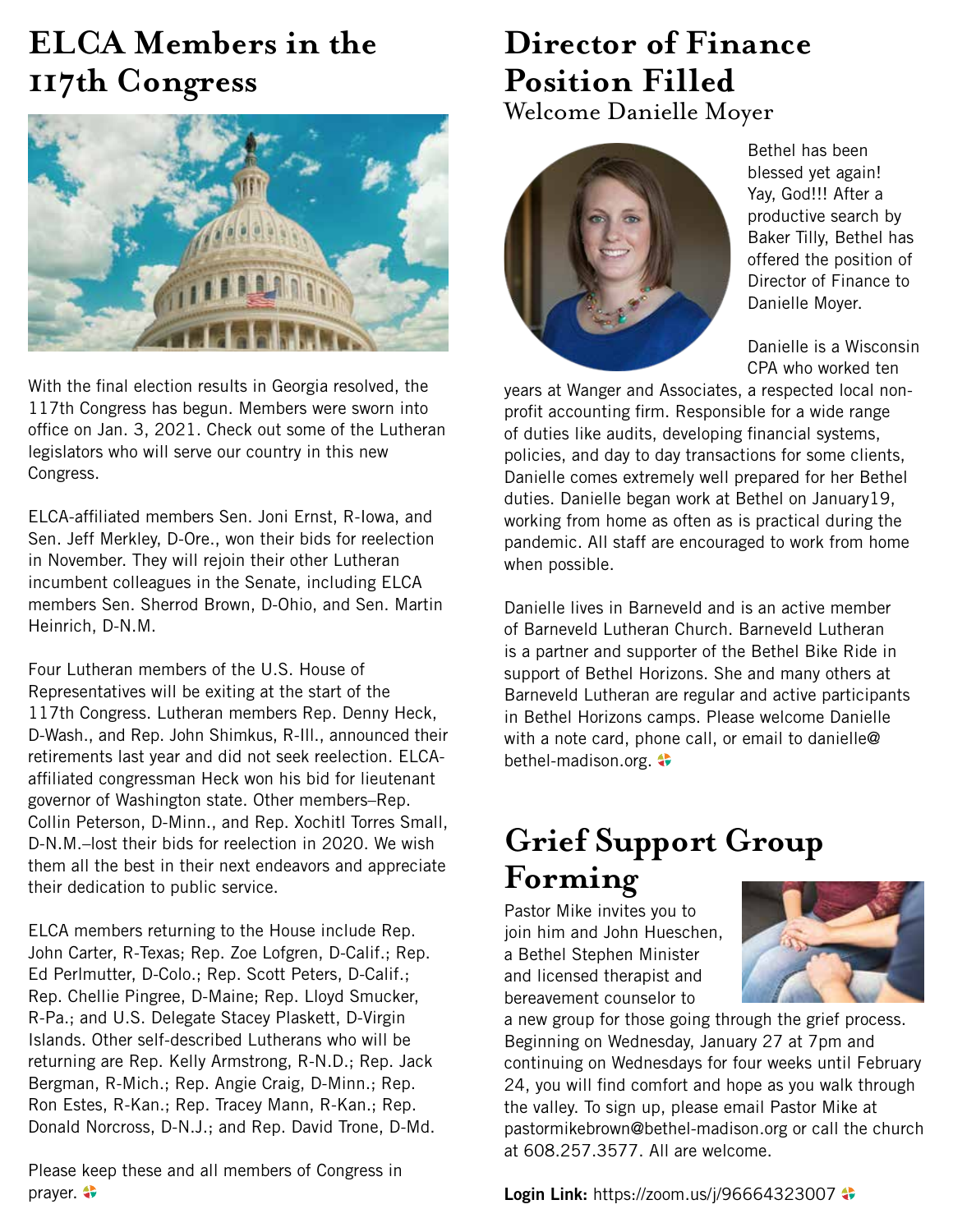## **Inside Out Treasure Hunt Underway**



Bethel has created a Treasure Hunt as a part of the Inside Out sermon series. This Treasure Hunt is actually a Geocache experience. It takes treasure hunters from house to house over 5 weeks using GPS coordinates to find their way. Using a phone for directions each week takes treasure hunters to a new destination with a new treasure chest.

The purpose of this activity is to help break the tension, boredom, and stress of the pandemic by giving families a reason to get outside, share some silliness, solve a puzzle and through it all, share their internal lives by identifying fear, anger, joy, contempt, and sadness. Each stop along the way provides a piece of a puzzle and a very special bead. Each Sunday, as coordinates for the location are emailed to registered participants, treasure hunters take up to one week to find each treasure chest location. After collecting and assembling all the puzzle pieces,

treasure hunters read the hidden message with the special glasses with red lens. This final message lead hunters to the final destination.



At the final treasure chest, you have reached the end and receive even more treasure beads. These beads get assembled into a string of prayer beads to be used during Lent. The prayer beads are an excellent way to pray and to teach children how to pray and meditate their way through difficult times. Instructions for putting together and using the prayer beads are with the last treasure chest.

## **Continuing a Legacy of Jail Ministry**

Bethel Community Services Provides \$9,100



"I was in prison and you visited me."

Bethel has been a decades-long leader and supporter of jail ministry at the Dane County Jail. Beginning in 2020, Bethel's financial support came from the recently rebooted Bethel Community Services Corporation (BCS). The BCS is the social services outreach arm of Bethel Lutheran Church. In 2020, the BCS provided \$9,100 in support to the jail ministry. Over the course of a year, jail chaplains join hundreds, if not thousands of men and women in their pain and sorrow. Relying on the strength of their faith traditions, chaplains help men and women identify God's presence in their lives and accompany them on the highly personal and deeply spiritual process of experiencing healing, hope, strength, and courage for themselves and their futures.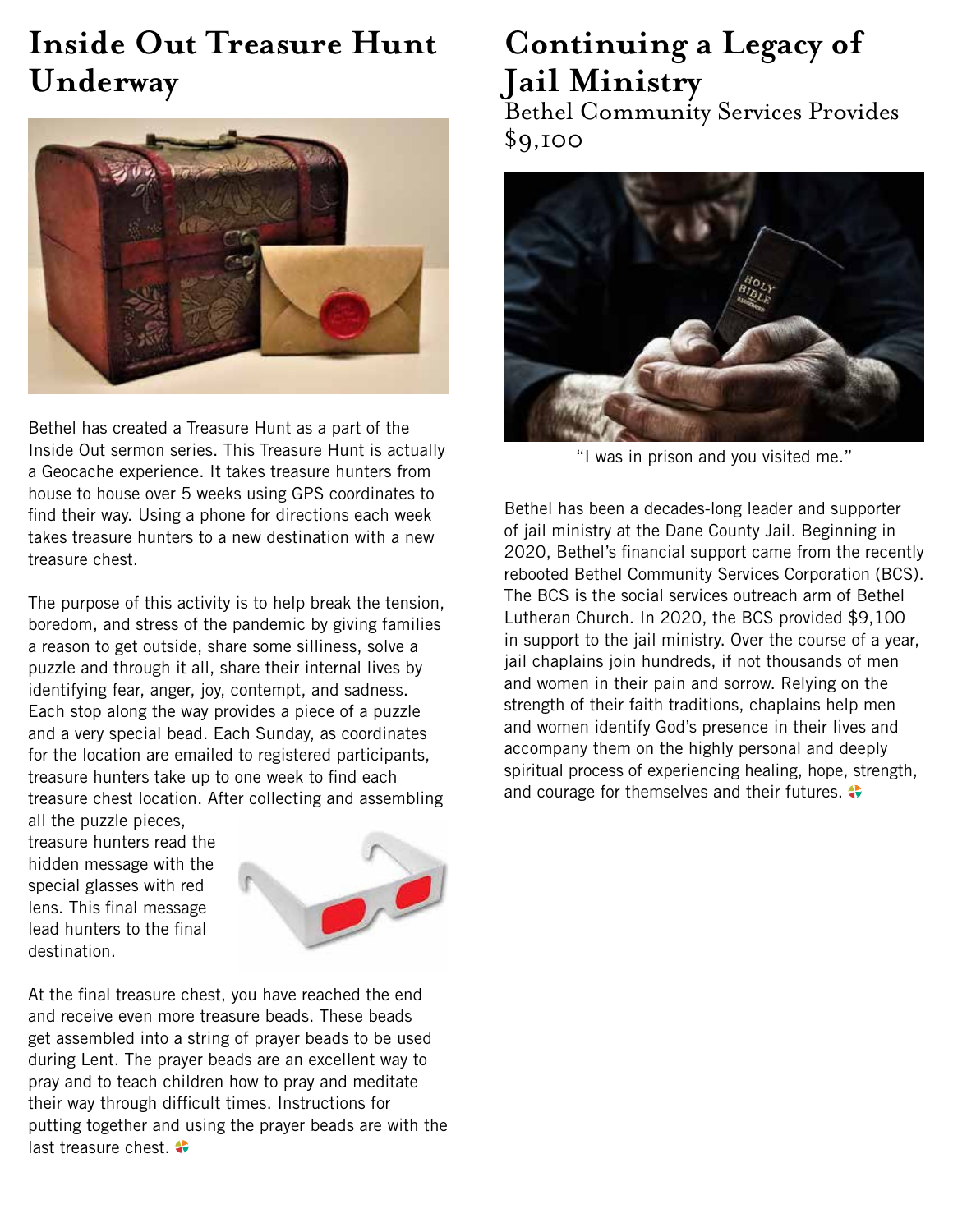## **Welcome to the ACTJAM Big Read for January**

Welcome to our January Big Read of *Evicted* by Matthew Desmond, sponsored by Bethel's Homeless Ministry and Bethel Builds, Bethel's Habitat for Humanity volunteers.



What is home? Many of us are having an up close and personal experience with our homes. We're like turtles, said one Bethel member, pulling in and hunkering down.

The pandemic is driving many under the covers. But it's also driving many out the door.

In the U.S., the Census Bureau reported in December that 1 in 5 adult renters (14.3M) were not caught up on rent, including 29 percent of Black renters, 26 percent of Latino and 14 percent of white renters. Further, 1 in 4 renters living with children are not caught up.

Housing – or lack of - in Wisconsin and Madison is an equal opportunity crisis. Like the coronavirus which shows no partiality by race, more of our Black neighbors are suffering from the worst effects of the housing crisis. Improving it for all will disproportionately improve it for our Black neighbors.

Eviction is just one piece of the problem. For many, being shown the **door out** is the result of policies and practices that go way back. To fix the problem at the root, we have to understand how we got here.

Ironically, we're using eviction as the **door in** to the story of what happened in Madison, in



Wisconsin and the upper mid-west to create segregated pockets of housing, cycles of poverty and extreme wealth gaps today. For example:

- Madison was 'red lined' in the 1930s, resulting in racially segregated neighborhoods. That legacy persists today.
- Many Madison neighborhoods had racially restrictive covenants, the language of which remains in deeds although no longer enforceable.
- In Wisconsin today, more than 70 percent of white families own their homes while just 27 percent of Black families do. We have the 8th largest home ownership disparity gap in the nation.

Getting Started:

- Order a copy of *Evicted* from your library or bookstore. Or, borrow one of Bethel's community copies available at the reception desk.
- Listen to the ACTJAM podcast with Laura Dresser from Center on Wisconsin Studies (COWS) discussing Wisconsin's extreme racial disparities, including housing. https://tinyurl.com/ybsgpg8g
- Listen to *Evicted* author Matt Desmond. https://tinyurl.com/y87xajcx
- Download the *Evicted* discussion guide and make plans to discuss the book with a friend, your family or Bethel group. There will also be discussions open to all. https://tinyurl.com/y9wjdo8f  $\clubsuit$

## **ACTJAM Book Discussion Group**

For Bethel folks interested in discussing *Evicted*, the January "Big Read," sponsored by ACTJAM, there will be several Zoom book discussion groups in early February. Stay tuned for dates and times. There are 35 free copies of *Evicted*, by Matthew Desmond, available now to Bethel members and friends, at the Bethel reception desk. Multiple copies are also available from the public library or your local bookstore.

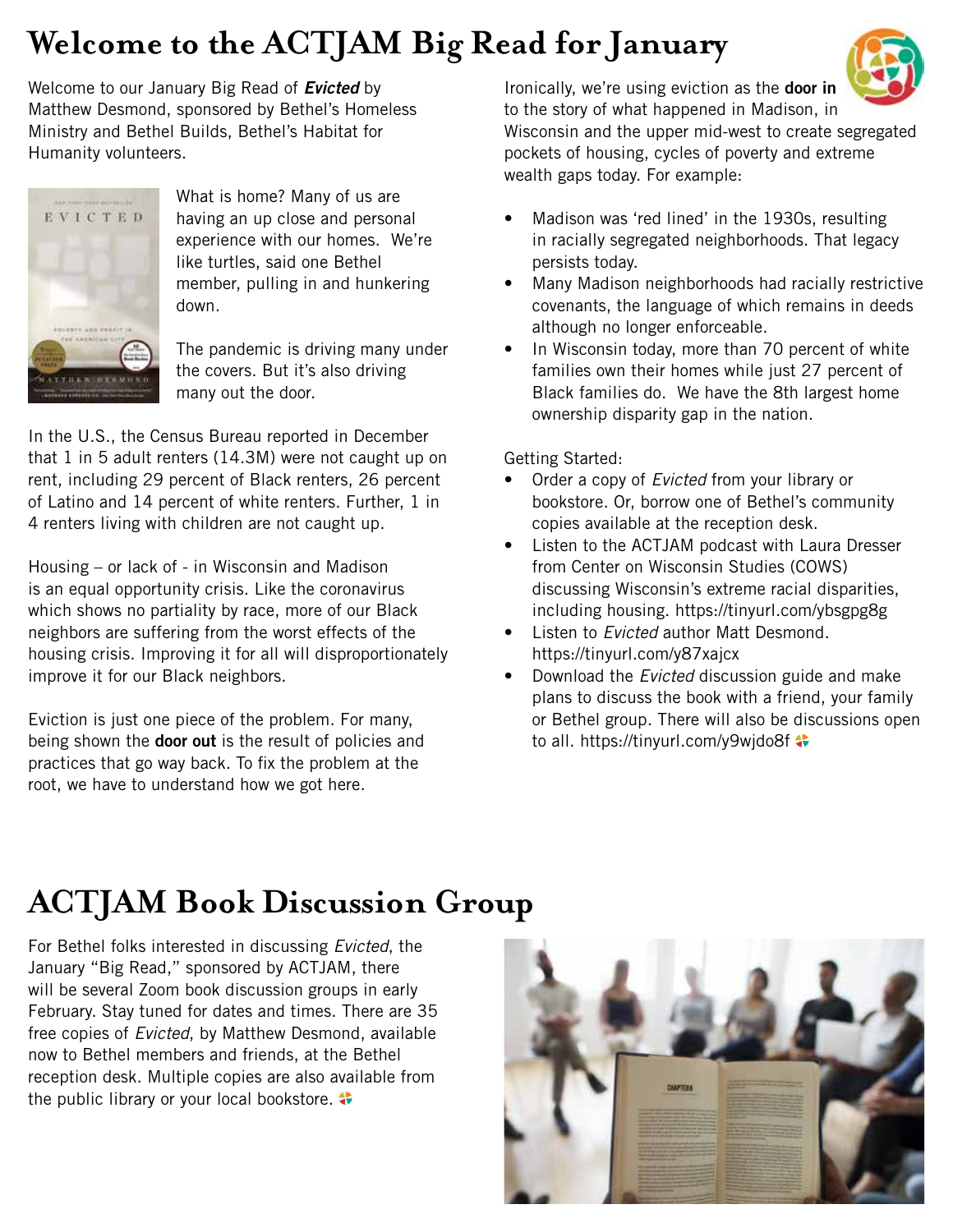### **Fireside Chats**



Pastor Mike will continue to host Fireside Chats on Tuesday evenings. Tuesday Fireside Chats are live-streamed at 7pm on Facebook or viewed on YouTube any time after 8pm. If you have any questions you would like to ask, please send them to christal@bethel-madison.org.  $\leftrightarrow$ 

### **Men's Current Christian Concern (Thursdays at 8:30am)**

Men's Current Christian Concerns continues to meet each Thursday morning via a Zoom video conference. The meeting starts at 8:30am instead of 7am during this temporary rearrangement.

**Jan 7**- Is This the End of College As We Know It? **Jan 14** - Does Bethel Have a Future? **Jan 21** - Gayle Sayers: Fact and Legend

**Jan 28** - Saying It's So Doesn't Make It So If you have questions, contact Larry Larrabee at 608.249.9982.

The Bethel **Men's Friday Book Study** will begin to read The Second Mountain by David Brooks on Friday, Jan 15. The Book Study's pandemic schedule requires meeting via Zoom every Friday morning at 8am. Men wishing to participate should contact Larry Larrabee in advance to obtain the Meeting ID and Passcode. His contact information is 608.249.9982 or lar3car2@gmail.com.

**Wednesday Night Live Streamed Lord's Supper** - Join us on Wednesdays at 6:30pm for the Lord's Supper. Every Wednesday until we are able to celebrate in person, Pastor Mike will lead us in a live-streamed Lord's Supper at 6:30pm on Bethel's Facebook or you can watch any time after 8pm on our YouTube channel. Everyone is asked to have wine/juice and bread ready for the evening's communion.

### **Thursday Contemplative Scripture Reading (Zoom)**

Join Pam Shellberg for a time of interactive, contemplative scripture reading. During each 45-minute period, we will read a passage from scripture and reflect on it by way of the ancient practice of lectio divina. This involves engaging the scripture with our minds, imaginations, and hearts – along with good measures of silence and sharing. Links provided in the Thursday Daily Devotion email for joining this group. Send any questions to Pam Shellberg at pam@bethel-madison.org.

**Use Amazon Smile and Donate to Bethel** - Do you shop online using Amazon? Did you know you can donate to Bethel by doing your regular shopping through Amazon? By using Amazon Smile, they will donate 0.5% of the price of your purchase automatically to Bethel! How can you set this up? It's Easy!

- 1.Go to: http://smile.amazon.com (we recommend bookmarking this page for easy accessing)
- 2.Under the search bar click on the word "Supporting" in orange letters.
- 3.Select "Change your charity".
- 4.Type "Bethel Lutheran Church, Madison, WI"
- 5.Click the Search Button.
- 6.Click the Select button.

That's it! You will now be donating to Bethel every time you make a purchase. (Remember to use the Amazon Smile web page as that is how Amazon tracks your purchases for donation. If you use the regular Amazon page, your donation won't be recorded.) Your Contact: christal@bethel-madison.org

**TEXT TO GIVE** - Text "BLC" to 73256 to give.

**GIVE ONLINE** - www.bethel-madison.org/giveonline

**Bethel on Instagram** - Scan the image below to follow us!